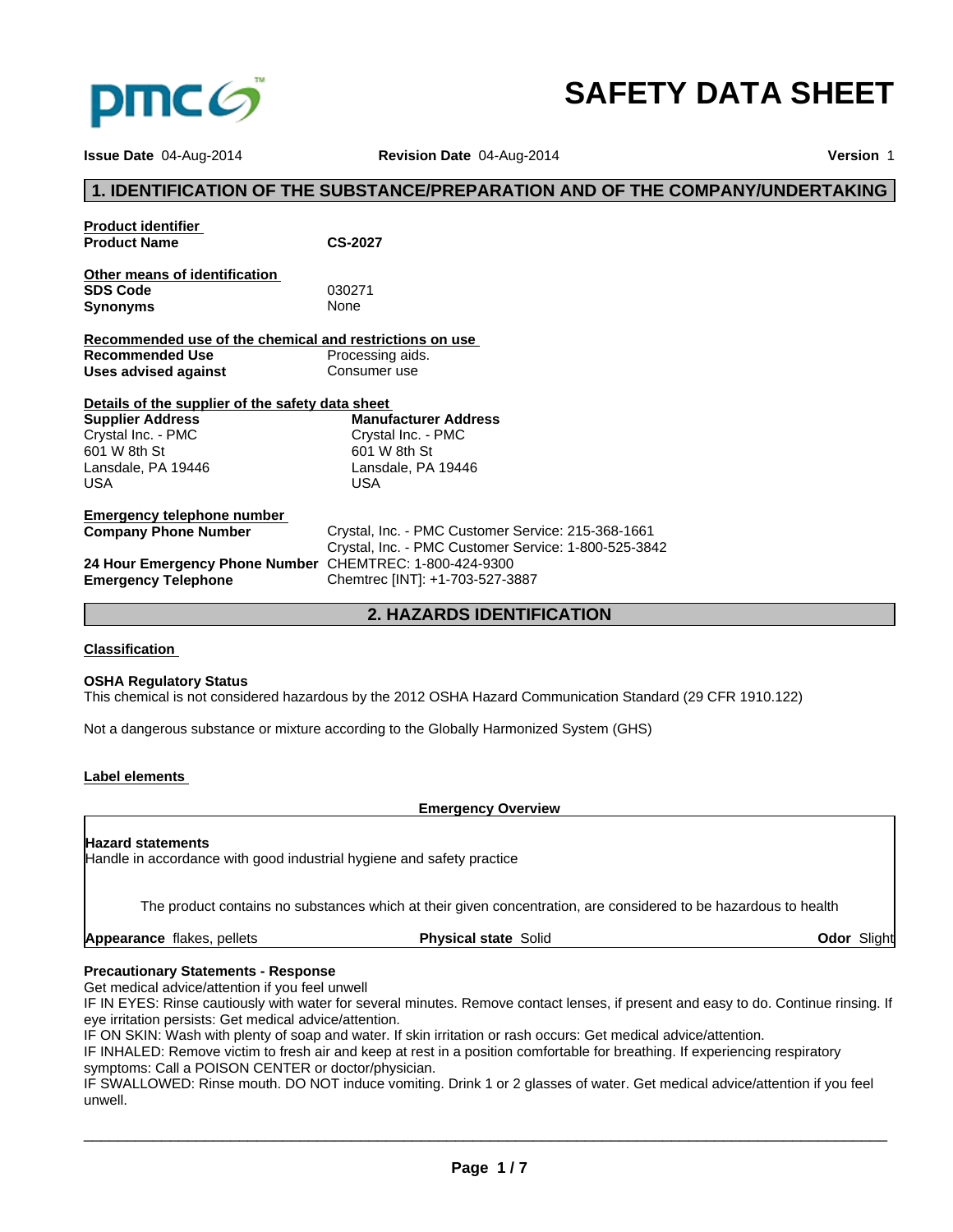**Hazards not otherwise classified (HNOC)**  Dust can form an explosive mixture with air **Other Information**  May be harmful in contact with skin.<br>Unknown Acute Toxicity

0% of the mixture consists of ingredient(s) of unknown toxicity

 $\overline{\phantom{a}}$  ,  $\overline{\phantom{a}}$  ,  $\overline{\phantom{a}}$  ,  $\overline{\phantom{a}}$  ,  $\overline{\phantom{a}}$  ,  $\overline{\phantom{a}}$  ,  $\overline{\phantom{a}}$  ,  $\overline{\phantom{a}}$  ,  $\overline{\phantom{a}}$  ,  $\overline{\phantom{a}}$  ,  $\overline{\phantom{a}}$  ,  $\overline{\phantom{a}}$  ,  $\overline{\phantom{a}}$  ,  $\overline{\phantom{a}}$  ,  $\overline{\phantom{a}}$  ,  $\overline{\phantom{a}}$ 

# **3. COMPOSITION/INFORMATION ON INGREDIENTS**

| .`hemio<br>Name<br>$$ nic $\tau$             | .∆. S<br>'N. | Weiaht-% | Secret<br>тан. |
|----------------------------------------------|--------------|----------|----------------|
| (petroleum)<br>wax<br>Hvdr<br>paramr<br>aler | hА<br>⊿- ا   | 100      |                |

\* The exact percentage (concentration) of composition has been withheld as a trade secret. If CAS number is "proprietary", the specific chemical identity and percentage of composition has been withheld as a trade secret.

| <b>4. FIRST AID MEASURES</b> |                                                                                                                             |  |
|------------------------------|-----------------------------------------------------------------------------------------------------------------------------|--|
| <b>First aid measures</b>    |                                                                                                                             |  |
| Eye contact                  | Rinse thoroughly with plenty of water, also under the eyelids. If eye irritation persists: Get<br>medical advice/attention. |  |
| <b>Skin Contact</b>          | Wash skin with soap and water. (Get medical attention immediately if symptoms occur.).                                      |  |
| <b>Inhalation</b>            | Remove to fresh air. (Get medical attention immediately if symptoms occur.).                                                |  |
| Ingestion                    | Clean mouth with water and drink afterwards plenty of water. (Get medical attention<br>immediately if symptoms occur.).     |  |
|                              | Most important symptoms and effects, both acute and delayed                                                                 |  |
| <b>Symptoms</b>              | No information available.                                                                                                   |  |
|                              | Indication of any immediate medical attention and special treatment needed                                                  |  |
| Note to physicians           | Treat symptomatically.                                                                                                      |  |
|                              | <b>5. FIRE-FIGHTING MEASURES</b>                                                                                            |  |

### **Suitable extinguishing media**

Water spray (fog), Carbon dioxide (CO2), Foam, Dry chemical, ABC-powder

**Unsuitable extinguishing media** Do not use a solid water stream as it may scatter and spread fire. Do not use straight streams.

### **Specific hazards arising from the chemical**

Thermal decomposition can lead to release of irritating and toxic gases and vapors.

**Hazardous combustion products**Carbon monoxide. Carbon dioxide (CO2). Nitrogen oxides (NOx).

**Explosion data Sensitivity to Mechanical Impact** None. **Sensitivity to Static Discharge** None.

### **Protective equipment and precautions for firefighters**

As in any fire, wear self-contained breathing apparatus pressure-demand, MSHA/NIOSH (approved or equivalent) and full protective gear.

# **6. ACCIDENTAL RELEASE MEASURES**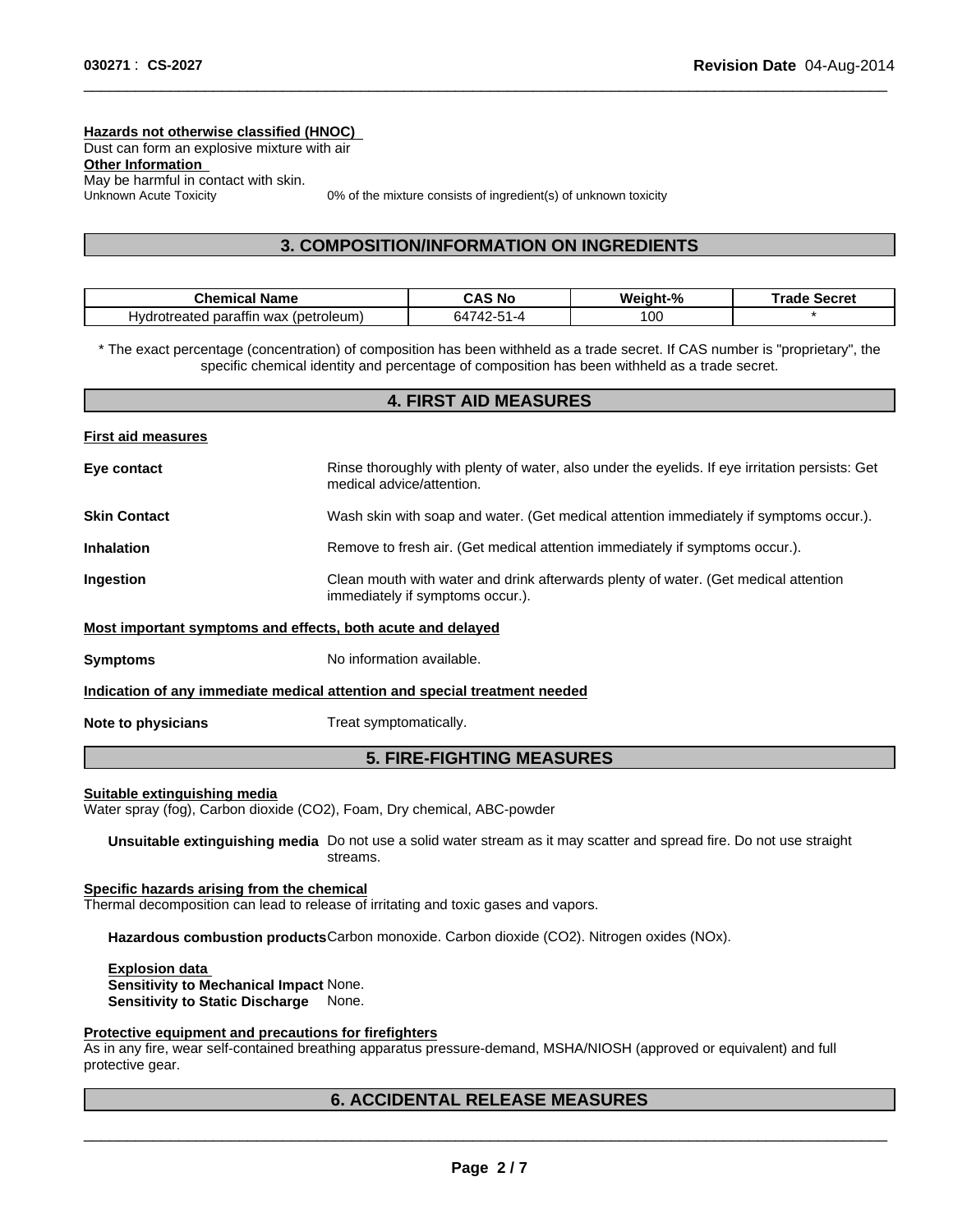**Personal precautions, protective equipment and emergency procedures** 

| <b>Personal precautions</b>                                  | Avoid creating dust. Ensure adequate ventilation, especially in confined areas. Dust can<br>form an explosive mixture with air.                                                                                                                                                    |
|--------------------------------------------------------------|------------------------------------------------------------------------------------------------------------------------------------------------------------------------------------------------------------------------------------------------------------------------------------|
| <b>Environmental precautions</b>                             |                                                                                                                                                                                                                                                                                    |
| <b>Environmental precautions</b>                             | See Section 12 for additional ecological information. The product is insoluble and floats on<br>water. Prevent further leakage or spillage if safe to do so. Do not allow into any sewer, on<br>the ground or into any body of water. Prevent product from entering drains.        |
| Methods and material for containment and cleaning up         |                                                                                                                                                                                                                                                                                    |
| Methods for cleaning up                                      | Use personal protective equipment as required. Take up mechanically, placing in<br>appropriate containers for disposal. Clean contaminated surface thoroughly. Cover powder<br>spill with plastic sheet or tarp to minimize spreading and keep powder dry. Avoid creating<br>dust. |
|                                                              | <b>7. HANDLING AND STORAGE</b>                                                                                                                                                                                                                                                     |
| <b>Precautions for safe handling</b>                         |                                                                                                                                                                                                                                                                                    |
| Advice on safe handling                                      | Handle in accordance with good industrial hygiene and safety practice.                                                                                                                                                                                                             |
| Conditions for safe storage, including any incompatibilities |                                                                                                                                                                                                                                                                                    |
| <b>Storage Conditions</b>                                    | Keep containers tightly closed in a dry, cool and well-ventilated place.                                                                                                                                                                                                           |
| Incompatible materials                                       | Strong oxidizing agents.                                                                                                                                                                                                                                                           |
|                                                              | EVBAAURE AAUFBALAIREBAAULI BRATEATIAU                                                                                                                                                                                                                                              |

 $\overline{\phantom{a}}$  ,  $\overline{\phantom{a}}$  ,  $\overline{\phantom{a}}$  ,  $\overline{\phantom{a}}$  ,  $\overline{\phantom{a}}$  ,  $\overline{\phantom{a}}$  ,  $\overline{\phantom{a}}$  ,  $\overline{\phantom{a}}$  ,  $\overline{\phantom{a}}$  ,  $\overline{\phantom{a}}$  ,  $\overline{\phantom{a}}$  ,  $\overline{\phantom{a}}$  ,  $\overline{\phantom{a}}$  ,  $\overline{\phantom{a}}$  ,  $\overline{\phantom{a}}$  ,  $\overline{\phantom{a}}$ 

# **8. EXPOSURE CONTROLS/PERSONAL PROTECTION**

# **Control parameters**

| <b>Exposure Guidelines</b>                                            |                                                               | Exposure limits are listed below, if they exist.                                                                                                                                                                                                                                                                                 |                   |                |
|-----------------------------------------------------------------------|---------------------------------------------------------------|----------------------------------------------------------------------------------------------------------------------------------------------------------------------------------------------------------------------------------------------------------------------------------------------------------------------------------|-------------------|----------------|
| <b>Chemical Name</b>                                                  | <b>ACGIH TLV</b>                                              | <b>OSHA PEL</b>                                                                                                                                                                                                                                                                                                                  | <b>NIOSH IDLH</b> | <b>PMC OEL</b> |
| Dust<br><b>DUST</b>                                                   | TWA: $10 \text{ mg/m}^3$ lnhl<br>TWA: $3 \text{ mg/m}^3$ Resp | TWA: 5 mg/m <sup>3</sup> Resp<br>TWA: $15 \text{ mg/m}^3$ Total<br>29CFR1910.1000                                                                                                                                                                                                                                                |                   |                |
| Wax Fume<br><b>WAX</b>                                                | 2 mg/m <sup>3</sup> Inhl TLV                                  |                                                                                                                                                                                                                                                                                                                                  |                   |                |
| Appropriate engineering controls                                      |                                                               |                                                                                                                                                                                                                                                                                                                                  |                   |                |
| <b>Engineering Controls</b>                                           |                                                               | Showers, Eyewash stations, Ventilation systems.                                                                                                                                                                                                                                                                                  |                   |                |
| Individual protection measures, such as personal protective equipment |                                                               |                                                                                                                                                                                                                                                                                                                                  |                   |                |
| <b>Eye/face protection</b>                                            |                                                               | Wear safety glasses with side shields (or goggles).                                                                                                                                                                                                                                                                              |                   |                |
| Skin and body protection                                              |                                                               | Wear protective gloves and protective clothing.                                                                                                                                                                                                                                                                                  |                   |                |
| <b>Respiratory protection</b>                                         |                                                               | If exposure limits are exceeded or irritation is experienced, NIOSH/MSHA approved<br>respiratory protection should be worn. Positive-pressure supplied air respirators may be<br>required for high airborne contaminant concentrations. Respiratory protection must be<br>provided in accordance with current local regulations. |                   |                |
| <b>General Hygiene Considerations</b>                                 | equipment as required.                                        | Avoid contact with skin, eyes or clothing. Avoid breathing (dust, vapor, mist, gas). Wash<br>face, hands and any exposed skin thoroughly after handling. Use personal protective                                                                                                                                                 |                   |                |

# **9. PHYSICAL AND CHEMICAL PROPERTIES**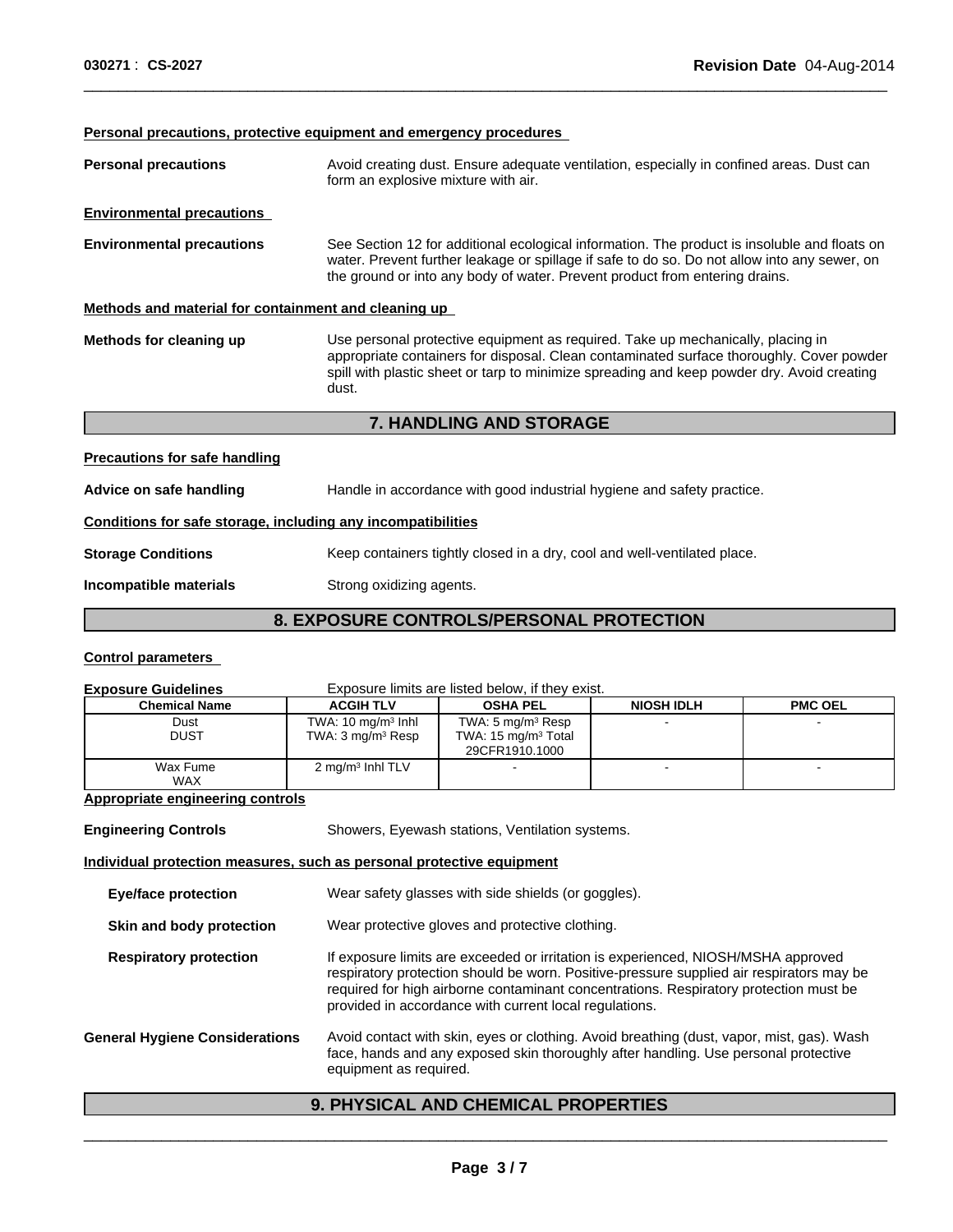# **Information on basic physical and chemical properties**

| <b>Physical state</b><br>Appearance<br>Color                                                                                  | Solid<br>flakes, pellets<br>white to light brown                                                               | Odor<br><b>Odor threshold</b> | Slight<br>No information available |
|-------------------------------------------------------------------------------------------------------------------------------|----------------------------------------------------------------------------------------------------------------|-------------------------------|------------------------------------|
| <b>Property</b><br>рH<br><b>Melting point/freezing point</b>                                                                  | <b>Values</b><br>No information available<br>54-74 °C / 130-165 °F                                             | Remarks • Method              |                                    |
| Boiling point / boiling range<br><b>Flash point</b><br><b>Evaporation rate</b><br>Flammability (solid, gas)                   | > 370 °C / 698 °F<br>> 210 °C / > 410 °F<br>No information available<br>No information available               | Cleveland Open Cup, ASTM D92  |                                    |
| <b>Flammability Limit in Air</b><br><b>Upper flammability limit:</b><br>Lower flammability limit:                             | No information available<br>No information available                                                           |                               |                                    |
| Vapor pressure<br>Vapor density<br><b>Specific Gravity</b>                                                                    | No information available<br>No information available<br>No information available                               | negligible                    |                                    |
| <b>Water solubility</b><br>Solubility in other solvents<br><b>Partition coefficient</b>                                       | Insoluble in water<br>No information available<br>No information available                                     |                               |                                    |
| <b>Autoignition temperature</b><br><b>Decomposition temperature</b><br><b>Kinematic viscosity</b><br><b>Dynamic viscosity</b> | No information available<br>No information available<br>No information available<br>No information available   |                               |                                    |
| <b>Explosive properties</b><br><b>Oxidizing properties</b>                                                                    | No information available<br>No information available                                                           |                               |                                    |
| <b>Other Information</b>                                                                                                      |                                                                                                                |                               |                                    |
| <b>Softening point</b><br><b>Molecular weight</b><br><b>VOC Content (%)</b><br><b>Density</b><br><b>Bulk density</b>          | No information available<br>No information available<br>0<br>$0.91$ g/cm $3$ @ 25C<br>No information available |                               |                                    |

 $\overline{\phantom{a}}$  ,  $\overline{\phantom{a}}$  ,  $\overline{\phantom{a}}$  ,  $\overline{\phantom{a}}$  ,  $\overline{\phantom{a}}$  ,  $\overline{\phantom{a}}$  ,  $\overline{\phantom{a}}$  ,  $\overline{\phantom{a}}$  ,  $\overline{\phantom{a}}$  ,  $\overline{\phantom{a}}$  ,  $\overline{\phantom{a}}$  ,  $\overline{\phantom{a}}$  ,  $\overline{\phantom{a}}$  ,  $\overline{\phantom{a}}$  ,  $\overline{\phantom{a}}$  ,  $\overline{\phantom{a}}$ 

# **10. STABILITY AND REACTIVITY**

### **Chemical stability** Stable.

### **Possibility of Hazardous Reactions**

None under normal processing.

**Hazardous polymerization** Hazardous polymerization does not occur.

# **Conditions to avoid**

None known. Avoid creating dust. Dust can form an explosive mixture with air. Extremes of temperature and direct sunlight.

# **Incompatible materials**

Strong oxidizing agents.

### **Hazardous Decomposition Products**

Carbon monoxide, Carbon dioxide (CO2), Nitrogen oxides (NOx).

# **11. TOXICOLOGICAL INFORMATION**

# **Information on likely routes of exposure**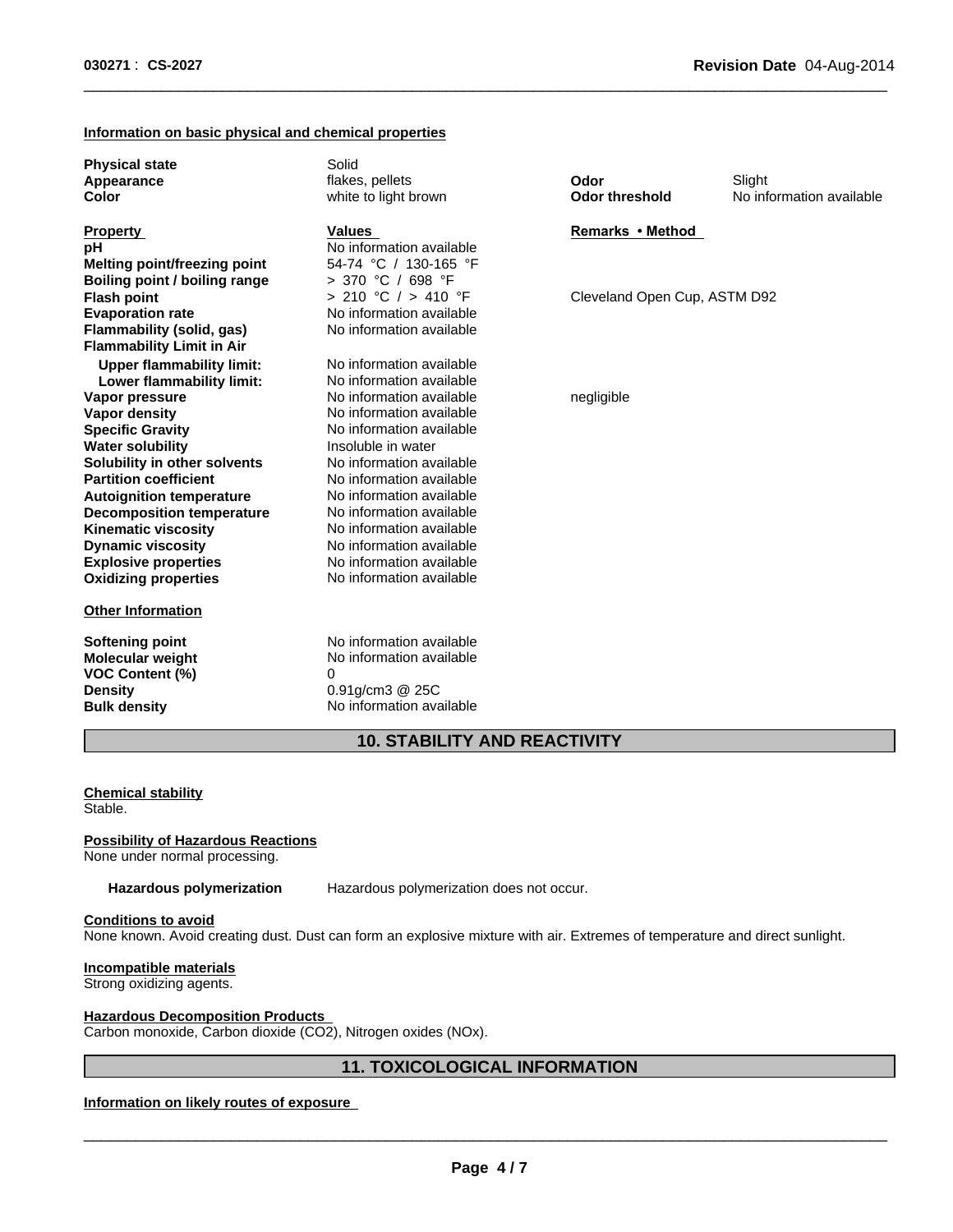| No data available.                                                                                                                     |
|----------------------------------------------------------------------------------------------------------------------------------------|
| Inhalation of dust in high concentration may cause irritation of respiratory system. No<br>known effect based on information supplied. |
| Dust contact with the eyes can lead to mechanical irritation.                                                                          |
| No data available.                                                                                                                     |
| No data available.                                                                                                                     |
|                                                                                                                                        |

 $\overline{\phantom{a}}$  ,  $\overline{\phantom{a}}$  ,  $\overline{\phantom{a}}$  ,  $\overline{\phantom{a}}$  ,  $\overline{\phantom{a}}$  ,  $\overline{\phantom{a}}$  ,  $\overline{\phantom{a}}$  ,  $\overline{\phantom{a}}$  ,  $\overline{\phantom{a}}$  ,  $\overline{\phantom{a}}$  ,  $\overline{\phantom{a}}$  ,  $\overline{\phantom{a}}$  ,  $\overline{\phantom{a}}$  ,  $\overline{\phantom{a}}$  ,  $\overline{\phantom{a}}$  ,  $\overline{\phantom{a}}$ 

| <b>Chemical Name</b>      | Oral LD50            | <b>Dermal LD50</b>  | <b>Inhalation LC50</b> |
|---------------------------|----------------------|---------------------|------------------------|
| Hvdrotreated paraffin wax | (Rat)<br>10000 mg/kg | 3600 mg/kg (Rabbit) |                        |
| (petroleum)               |                      | = 5000 mg/kg (Rat)  |                        |

### **Information on toxicological effects**

**Symptoms** No information available.

# **Delayed and immediate effects as well as chronic effects from short and long-term exposure**

| No information available.                                                                 |
|-------------------------------------------------------------------------------------------|
| No information available.                                                                 |
| This product does not contain any carcinogens or potential carcinogens as listed by OSHA, |
| IARC or NTP.                                                                              |
| No information available.                                                                 |
| No information available                                                                  |
| No information available.                                                                 |
| No information available.                                                                 |
|                                                                                           |

### **Numerical measures of toxicity - Product Information**

**The following values are calculated based on chapter 3.1 of the GHS document** .

| ATEmix (oral)          | 10000 mg/kg |
|------------------------|-------------|
| <b>ATEmix (dermal)</b> | 3600 mg/kg  |

# **12. ECOLOGICAL INFORMATION**

# **Ecotoxicity**

100% of the mixture consists of components(s) of unknown hazards to the aquatic environment

### **Persistence and degradability**

No information available.

### **Bioaccumulation**

No information available.

# **Other adverse effects** No information available

# **13. DISPOSAL CONSIDERATIONS**

# **Waste treatment methods**

| Disposal of wastes     | Disposal should be in accordance with applicable regional, national and local laws and<br>regulations.                         |
|------------------------|--------------------------------------------------------------------------------------------------------------------------------|
| Contaminated packaging | Do not reuse container. Disposal should be in accordance with applicable regional, national<br>and local laws and regulations. |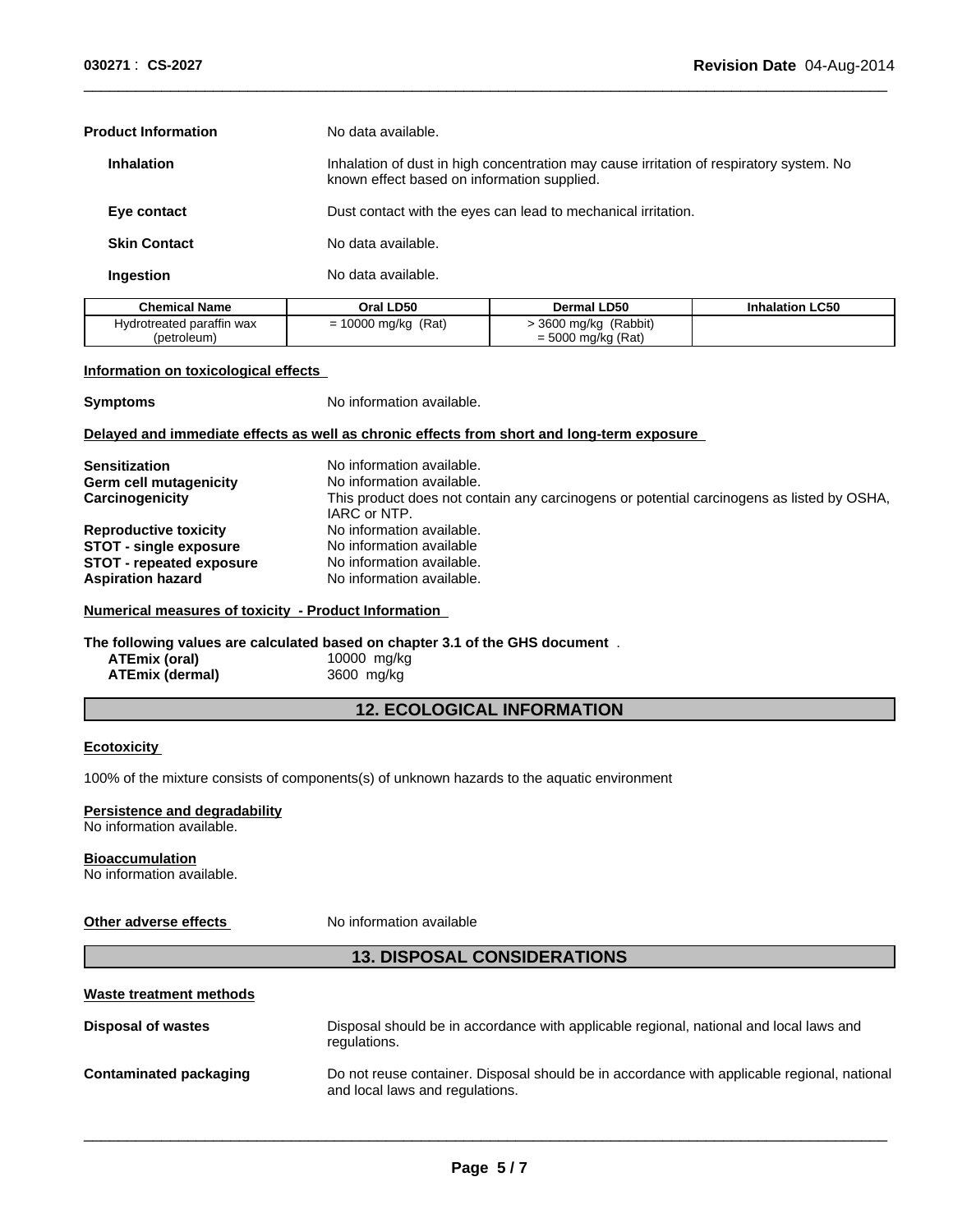# **14. TRANSPORT INFORMATION**

 $\overline{\phantom{a}}$  ,  $\overline{\phantom{a}}$  ,  $\overline{\phantom{a}}$  ,  $\overline{\phantom{a}}$  ,  $\overline{\phantom{a}}$  ,  $\overline{\phantom{a}}$  ,  $\overline{\phantom{a}}$  ,  $\overline{\phantom{a}}$  ,  $\overline{\phantom{a}}$  ,  $\overline{\phantom{a}}$  ,  $\overline{\phantom{a}}$  ,  $\overline{\phantom{a}}$  ,  $\overline{\phantom{a}}$  ,  $\overline{\phantom{a}}$  ,  $\overline{\phantom{a}}$  ,  $\overline{\phantom{a}}$ 

| <b>DOT</b>  | Not regulated  |
|-------------|----------------|
| <b>TDG</b>  | Not regulated  |
|             |                |
| <b>IATA</b> | Not regulated. |
| <b>IMDG</b> | Not regulated  |

# **15. REGULATORY INFORMATION**

**All of the components in the product are on the following Inventory lists**

The classification and labeling information in this Safety Data Sheet should be viewed as provisional.

| <b>International Inventories</b> |                           |
|----------------------------------|---------------------------|
| <b>EINECS/ELINCS</b>             | <b>Complies or Exempt</b> |
| <b>TSCA</b>                      | Complies                  |
| <b>AICS</b>                      | Complies                  |
| <b>DSL/NDSL</b>                  | Complies                  |
| <b>ENCS</b>                      | Complies                  |
| <b>KECL</b>                      | Complies                  |
| <b>PICCS</b>                     | Complies                  |
| <b>IECSC</b>                     | Complies                  |
| <b>NZIoC</b>                     | Complies                  |

# **Legend:**

**TSCA** - United States Toxic Substances Control Act Section 8(b) Inventory **DSL/NDSL** - Canadian Domestic Substances List/Non-Domestic Substances List **EINECS/ELINCS** - European Inventory of Existing Chemical Substances/European List of Notified Chemical Substances **ENCS** - Japan Existing and New Chemical Substances **IECSC** - China Inventory of Existing Chemical Substances **KECL** - Korean Existing and Evaluated Chemical Substances **PICCS** - Philippines Inventory of Chemicals and Chemical Substances **AICS** - Australian Inventory of Chemical Substances

**NZIoC** - New Zealand Inventory of Chemicals

### **US Federal Regulations**

### **SARA 313**

Section 313 of Title III of the Superfund Amendments and Reauthorization Act of 1986 (SARA). Any Substance regulated Title 40 of the Code of Federal Regulations, Part 372 is listed below, if it exists.

# **SARA 311/312 Hazard Categories**

| <b>Acute health hazard</b>        | N٥ |
|-----------------------------------|----|
| <b>Chronic Health Hazard</b>      | N٥ |
| <b>Fire hazard</b>                | N٥ |
| Sudden release of pressure hazard | No |
| <b>Reactive Hazard</b>            | No |

# **CWA (Clean Water Act)**

Any Substance regulated as a pollutant pursuant to the Clean Water Act (40 CFR 122.21 and 40 CFR 122.42) is listed below, if it exists.